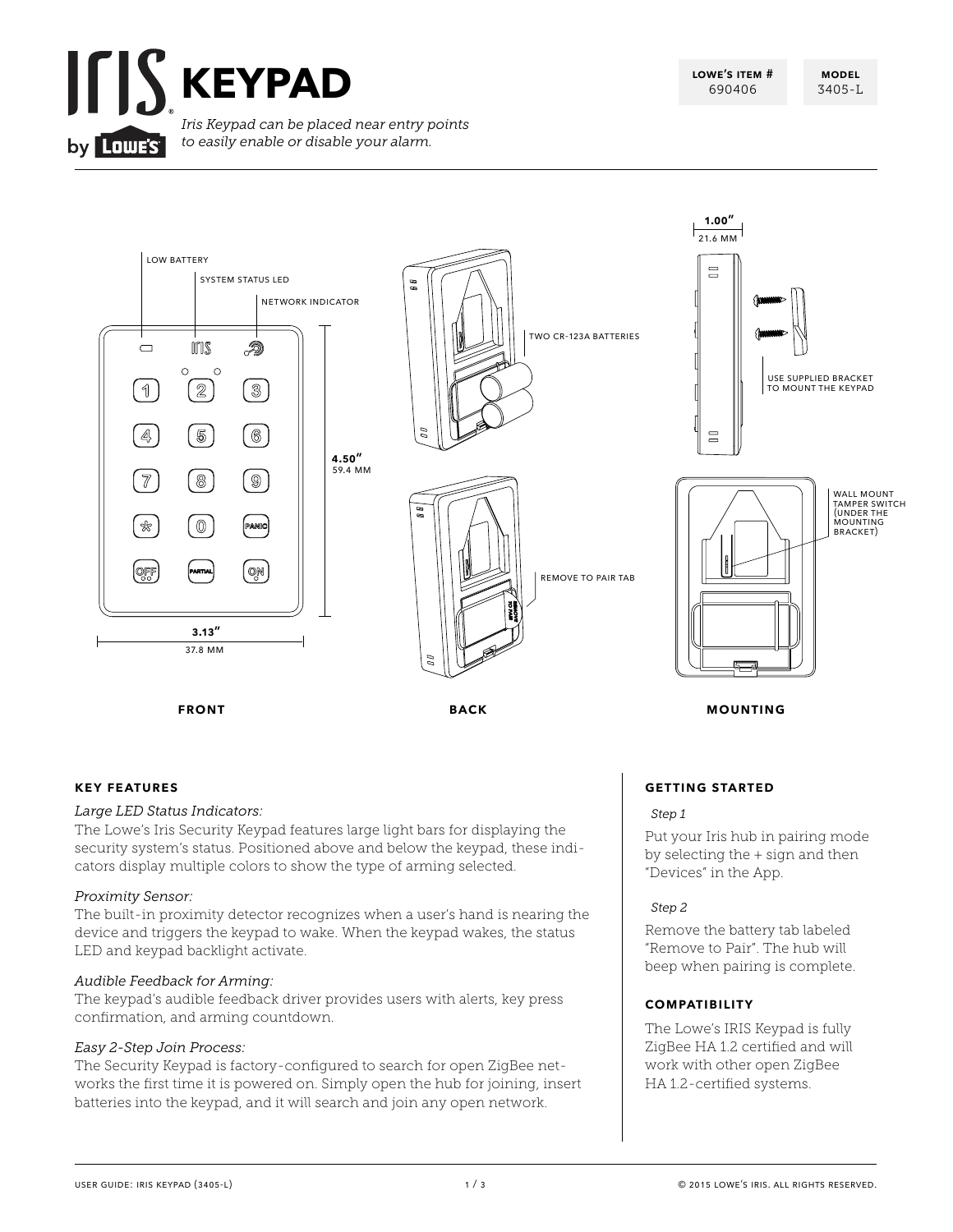# **KEYPAD CONFIDER FOR A SUBSET AND RUN AND RUN AND RUN AND RUN AND RUN AND RUN AND RUN AND RUN AND RUN AND RUN AND RUN AND RUN AND RUN AND RUN AND RUN AND RUN AND RUN AND RUN AND RUN AND RUN AND RUN AND RUN AND RUN AND RU** by Lowe's

**lowe's item #** 690406

### 3405-L

#### **led behaviors**

| Pattern Name   | Pattern Description                                                  | When It Occurs                                                                                                                                                                                         |
|----------------|----------------------------------------------------------------------|--------------------------------------------------------------------------------------------------------------------------------------------------------------------------------------------------------|
| Busy           | Flash arm LED's back<br>and forth                                    | Joining or communication with<br>hub has been lost                                                                                                                                                     |
| Join Scanning  | One blink every 3<br>seconds                                         | Looking for a network                                                                                                                                                                                  |
| Joined Network | Rapid blink                                                          | Successfully joined the network                                                                                                                                                                        |
| Armed Mode     | When the system<br>is armed                                          | When the system is armed the<br>status LEDs (located at the top of<br>the device) will be red as well as<br>the Arm key for the specific arm<br>mode the device is in, whenever<br>the device is awake |
| Not Ready      | Blinking amber                                                       | System is not ready to arm.<br>Typically an open door, motion<br>sensor, etc.                                                                                                                          |
| Disarmed       | Status LED is<br>solid green<br>Off button is lit                    | System is not armed                                                                                                                                                                                    |
| Panicking Mode | Status LED<br>flashing red<br>Audible alarm                          | Panic mode activated                                                                                                                                                                                   |
| Arming Mode    | Any arm mode<br>button is lit<br>Blinking red<br>status LED          | System is in process of<br>being armed                                                                                                                                                                 |
| Alarming Mode  | Arming mode button<br>and status LED<br>flashing RED<br>Audible alam | Alarm has been triggered                                                                                                                                                                               |

### **arming**



Press this button to fully arm your system.

Press this button to fully disarm your system.

PARTIAL

 $[OEF]$ 

Press this button to arm only preset portions of your system.



Press this button to trigger emergency panic notifications.